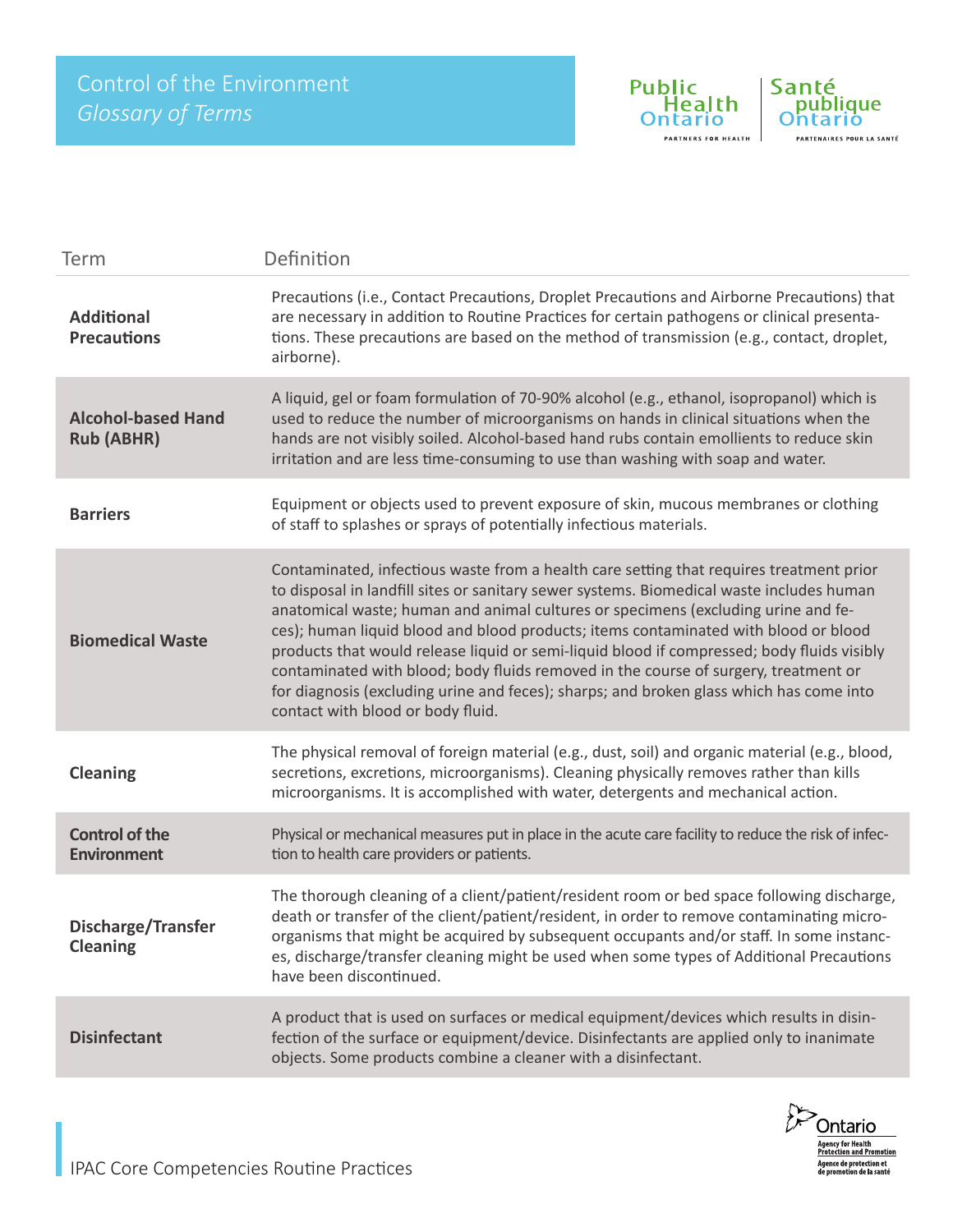

| Term                                       | Definition                                                                                                                                                                                                                                                                                                                                                                                                                                                  |
|--------------------------------------------|-------------------------------------------------------------------------------------------------------------------------------------------------------------------------------------------------------------------------------------------------------------------------------------------------------------------------------------------------------------------------------------------------------------------------------------------------------------|
| <b>Disinfection</b>                        | The inactivation of disease-producing microorganisms. Disinfection does not destroy<br>bacterial spores. Medical equipment/devices must be cleaned thoroughly before effective<br>disinfection can take place. See also, Disinfectant.                                                                                                                                                                                                                      |
| <b>Engineering</b><br><b>Controls</b>      | Physical or mechanical measures put in place to reduce the risk of infection to staff or<br>patients (e.g., heating, ventilation and air conditioning [HVAC] systems, room design,<br>placement of hand washing sinks).                                                                                                                                                                                                                                     |
| <b>Hand Hygiene</b>                        | The removal of visible soil and microorganisms from the hands.                                                                                                                                                                                                                                                                                                                                                                                              |
| <b>Health Care Facility</b>                | A set of physical infrastructure elements supporting the delivery of health-related ser-<br>vices. A health care facility does not include a client/patient/resident's home or physi-<br>cian/dental/other health offices where health care may be provided.                                                                                                                                                                                                |
| <b>Health Care</b><br>Provider             | Any person delivering care to a client/patient/resident. This includes, but is not limited<br>to, the following: emergency service workers, physicians, dentists, nurses, respiratory<br>therapists and other health professionals, personal support workers, clinical instructors,<br>students and home health care workers. In some non-acute settings, volunteers might<br>provide care and would be included as health care providers. See also, Staff. |
| <b>Health Care Setting</b>                 | Any location where health care is provided, including settings where emergency care is<br>provided, hospitals, complex continuing care, rehabilitation hospitals, long-term care<br>homes, mental health facilities, outpatient clinics, community health centres and clinics,<br>physician offices, dental offices, offices of other health professionals and home health<br>care.                                                                         |
| <b>Infectious Agent</b>                    | A microorganism (i.e., a bacterium, fungus, virus) that is capable of invading body tissues<br>and multiplying.                                                                                                                                                                                                                                                                                                                                             |
| <b>Manufacturer</b>                        | Any person, partnership or incorporated association that manufactures and sells medi-<br>cal equipment/devices under its own name or under a trademark, design, trade name or<br>other name or mark owned or controlled by it.                                                                                                                                                                                                                              |
| <b>Medical Equipment/</b><br><b>Device</b> | Any instrument, apparatus, appliance, material, or other article, whether used alone or in<br>combination, intended by the manufacturer to be used for human beings for the pur-<br>pose of diagnosis, prevention, monitoring, treatment or alleviation of disease, injury or<br>handicap; investigation, replacement, or modification of the anatomy or of a physiological<br>process; or control of conception.                                           |